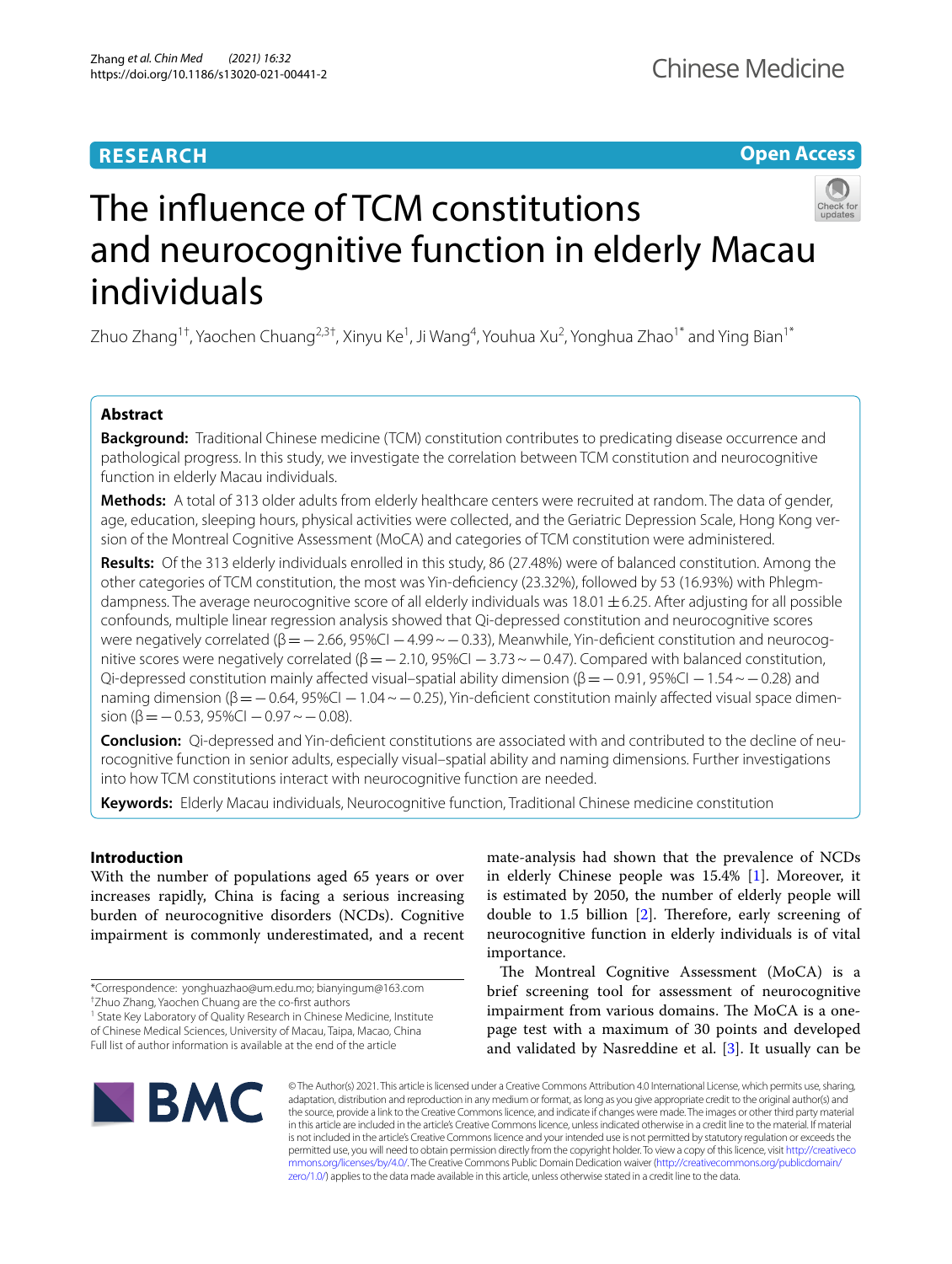completed within 15 min, so has been translated and adopted in many countries. Our study employ the Hong Kong version of MoCA (HK-MoCA) which is conducted in Cantonese  $[4]$ . The MoCA assesses cognitive domains with 10 items including tests on visual–spatial ability, naming, attention, language, abstract reasoning, memory, orientation to time and place. A score under 21 indicates the possibility of neurocognitive impairment. The MoCA is validated to have good sensitivity and specifcity, and the reliability of HK-MoCA has also been validated under various clinical conditions including mild neurocognitive disorder, major neurocognitive disorder, dementia, Alzheimer disease, stroke, cerebral small vessel disease etc  $[4 - 7]$  $[4 - 7]$ .

Since proposed, the constitutional theory of Chinese medicine has become the reference standard for constitutional researchers and is widely applied in clinical practice and disease control. In the theoretical system of Traditional Chinese Medicine (TCM), one's constitution refers to personal features adapted to natural and social environment and shows one's susceptibilities to diseases and responses to outside stimuli [[8–](#page-6-5)[10](#page-6-6)]. TCM constitution is divided into nine types proposed by Wang Qi [\[11](#page-6-7)]. The category of TCM constitution provides the basis of individualized treatments and achieving optimal therapeutic efects for clinicians, which contributes to curing diseases or preventing diseases from bad prognosis [\[9](#page-6-8), [10,](#page-6-6) [12\]](#page-6-9).

Some studies have revealed the relation between TCM constitutions and neurocognitive function [\[13–](#page-6-10)[16\]](#page-6-11). However, rare studies focused on Chinese elderly population, and the conclusions are still inconsistent. Therefore, this study investigates the characteristics of TCM constitution and evaluates the correlation between TCM constitution and neurocognitive function in elderly individuals of Macau community. In addition, we investigate the correlation of TCM constitution categories with neurocognitive function dimensions, which may shed new light on intervening NCDs in early status from the approach of susceptible TCM constitutions, which contributes to adopting more efective and precise therapy.

# **Methods**

#### **Study design and subjects**

The study protocol has been approval by ethics committee of University of Macau. Based on the administrative structure, a stratifed random sampling method was used to acquire the represented sample. Firstly, the Macau was divided into three section (Peninsula, Taipa and Coloane), 1 elderly healthcare center was randomly selected from each administrative district. Areia Preta Minghui Nursing Home, PouTai Elderly Service Integrated Center, Enhui Elderly Service Integrated Center from Peninsula, Taipa and Coloane, respectively, were fnally selected in this survey. Secondly, 400 participants were randomly selected from the elderly registered in the three elderly healthcare centers from September to December 2019. With incomplete information  $(n=56)$ and mixed constitution  $(n=31)$  were excluded, a total of 313 elderly individuals were fnally included in the present research. Criteria for selection of research subjects: (1) Chinese residents in Macau; (2) 65 years of age or above; (3) No intellectual and language communication barriers, able to understand and answer the questions in Cantonese; (4) No major diseases in the past year. Participants who sufered from tumor, heart failure, mental illness and other serious systemic diseases and could not complete the questionnaire even with assistance were excluded. The investigators were college students or graduate students with a background in Chinese medicine or medical care, and had fuent Cantonese communication skills. All investigators had undergone uniform training. Before the survey, the investigators explained the signifcance, purpose, time requirements and research ethics principles to each participant, and a written informed consent form was obtained. Then investigators individually interviewed each participant, read out each question clearly in the questionnaires for participants to answer, and flled in their answers in the questionnaires.

We had calculated the sample size by the following formula before investigation.

$$
N=\frac{z^2p(1-p)}{e^2}\,
$$

With a maximum response distribution rate ( $p=0.5$ ,  $e=0.1p$ ) and 90% confidence level ( $z=1.64$ ),

269 samples were needed in this study, and taking into account the non-response rate, we expanded the sample size to 400. This study finally included 313 subjects, which met the sample size.

#### **Study variables**

In this study, neurocognitive function was used as the dependent variable, and TCM constitutions were used as the independent variable. The neurocognitive function of participants was evaluated by the Montreal Cognitive Assessment-Hong Kong Version  $[4]$  $[4]$ . The MoCA is a psychologically effective and reliable tool. The scale includes cognitive dimensions of visual–spatial ability, naming, attention, language, abstract reasoning, memory, orientation to time and place. The scale consists of 30 items. The higher the score, the better the neurocognitive function. Using Wang Qi's Nine TCM Constitution questionnaire for the elderly [\[18](#page-6-12)] to investigate TCM constitutions, there are 9 physical ftness subscales including balanced constitution, Qi-defcient, Qi-depressed, Dampness-heat,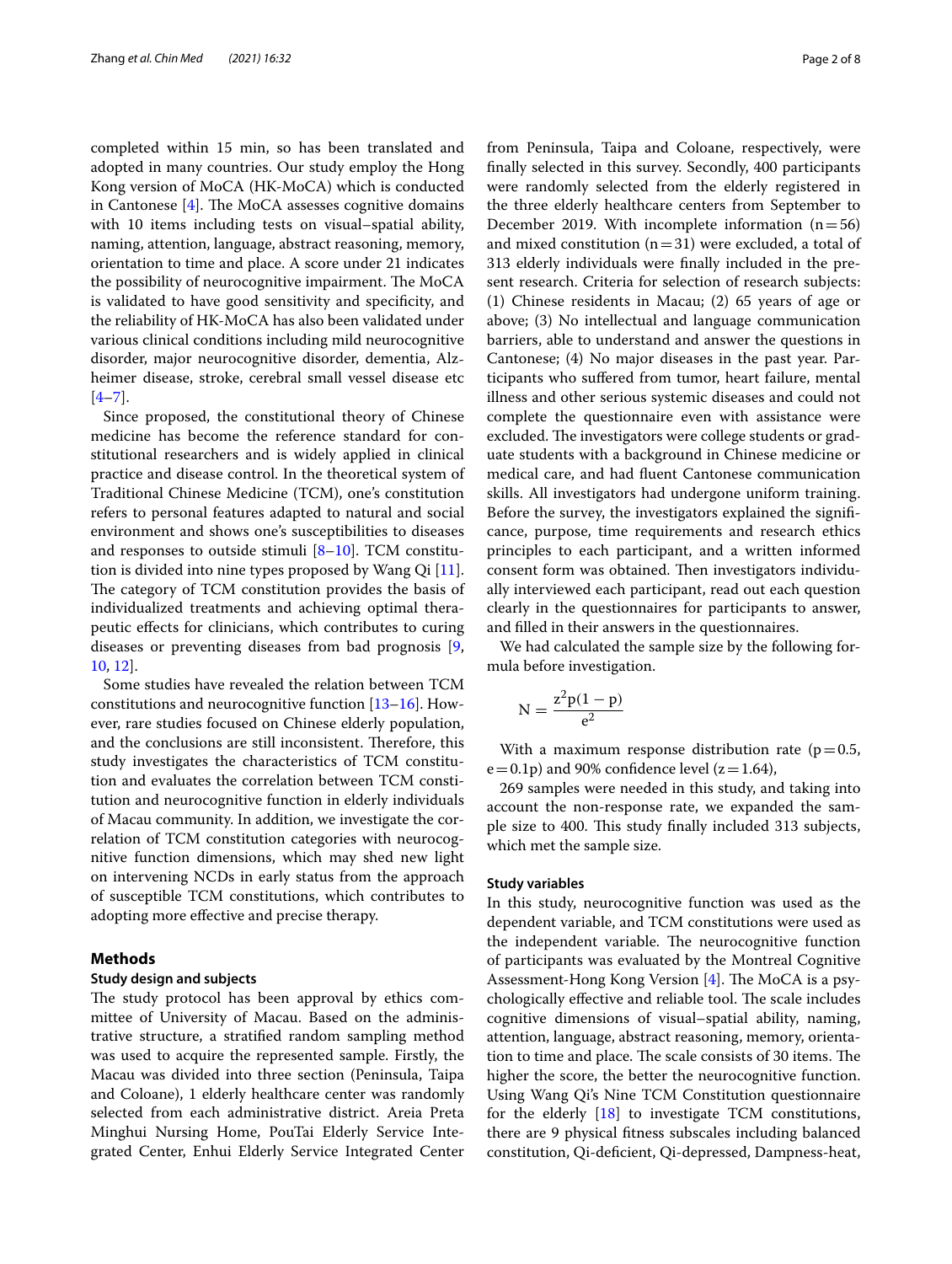Phlegm-dampness, Blood-stasis, Yin-deficient, Yang-deficient, and special constitutions with a total of 33 questions. Questions were scored according to 5 levels. The original score and conversion score were calculated, and then related TCM constitution was determined according to the calculated score.

## **Covariates**

The covariates adjusted in this study included gender (male, female), age (<75 years,≥75 years), education level (illiteracy, primary schools and below, middle school and above), sleep time (<7 h, 7–9 h,  $\ge$  9 h), regular exercise (no, yes), depression (no, yes). The age was divided based on the WHO classifcation criteria for the elderly. The sleep time stratification was based on the joint consensus statement of the American academy of sleep medicine and sleep research society on the recommended amount of sleep  $[17]$  $[17]$ . The Geriatric Depression Scale (GDS-15) was used to evaluate mental health of participants. There are 15 items in the scale, which are answered with "yes" or "no". The total is 15 points, and the higher the score, the more obvious the depressive symptoms. The total score greater than 5 indicates the possibility of depression.

## **Statistical analysis**

Excel was used to establish a database, and all data was double entered to ensure accurate entry. The basic characteristics of the research objects were described by counts and proportions, neurocognitive scores were described by mean $\pm$ SD, and Student t test or variance analysis was used for comparison between diferent groups. Multiple linear regression was employed to analyze the relationship between TCM constitutions and neurocognitive functions, using neurocognitive scores as dependent variable and TCM constitutions as independent variable. Three models were established. Model 1 adjusted for nothing. Model 2 adjusted for gender and age. Model 3 adjusted for the variables in the model 2 and education, sleeping hours, exercise regularly, depression. In order to analyze the impact of Qi-depressed and Yindefcient constitutions on neurocognitive function, the scores of dimensions of visual–spatial ability, naming, attention, language, abstract reasoning, memory and orientation to time and place were collected as dependent variables, respectively, and TCM constitutions were used as independent variables. After controlling gender, age, regular exercise, depression, education level, and sleeping time, multiple linear regression models were established.

The statistical analysis in the study was completed with stata16.0, and  $P < 0.05$  was regarded as statistical significance.

# **Results**

#### **Background information of subjects**

400 elderly individuals were invited and all of them flled out the questionnaire, with a response rate of 100%. 313 participants were included in the study after excluding those with severe lack of information and mixed constitution. Of them, the average age was  $77.10 \pm 8.23$  years old. Women accounted for the majority (82.43%). The education level of most participants was concentrated in middle school and below (55.59%). More than half of them slept  $\geq$  7 h, 76.36% of participants exercised regularly, and 24.28% sufered from depression. Among all participants, 86 individuals (27.48%) had a balanced constitution. Among other types of constitution, the most were individuals with Yin-defciency (23.32%), followed by individuals with Phlegm-dampness (16.93%). The average neurocognitive score of all participants was  $18.01 \pm 6.25$ . There were differences in neurocognitive scores between diferent age groups, education levels, exercise status, depression status, and TCM constitution categories (Table [1](#page-3-0)).

# **The correlation of TCM constitution category with neurocognitive scores**

Multiple linear regression analysis showed that after adjusting for all possible confounds, Qi-depressed constitution and neurocognitive function were negatively correlated (β = −2.66, 95% CI −4.99 ~ −0.33), Meanwhile, Yin-deficient constitution and neurocognitive function were negatively correlated ( $\beta$ =−2.10, 95% CI  $-3.73 \sim -0.47$ ). There was no statistical difference in the correlation of other TCM constitution categories with neurocognitive function (Table [2\)](#page-3-1).

# **Scores of neurocognitive dimensions in diferent TCM constitution categories**

The average scores of visual–spatial ability, naming, attention, language, abstract reasoning, memory, and orientation to time and place of all participants were  $2.06 \pm 1.56$ ,  $2.06 \pm 0.93$ ,  $4.09 \pm 1.72$ ,  $2.51 \pm 0.73$ ,  $0.73 \pm 0.78$ ,  $1.48 \pm 1.72$ ,  $5.08 \pm 1.42$ , respectively. Scores of various dimensions of TCM constitution categories were presented in Table [3.](#page-4-0) Visual–spatial ability and naming scores were statistically diferent among diferent categories of TCM constitution  $(P < 0.05)$  (Table [3\)](#page-4-0).

# **The correlation of Qi‑depressed and Yin‑defcient constitutions with neurocognitive dimensions**

After controlling for the covariates, multiple linear regression showed that individuals with Qi-depressed constitution had lower scores on visual–spatial ability (β = −0.91, 95% CI − 1.54  $\sim$  − 0.28) and naming (β  $-0.64$ , 95% CI  $-1.04 \sim -0.25$ ) compared with Balanced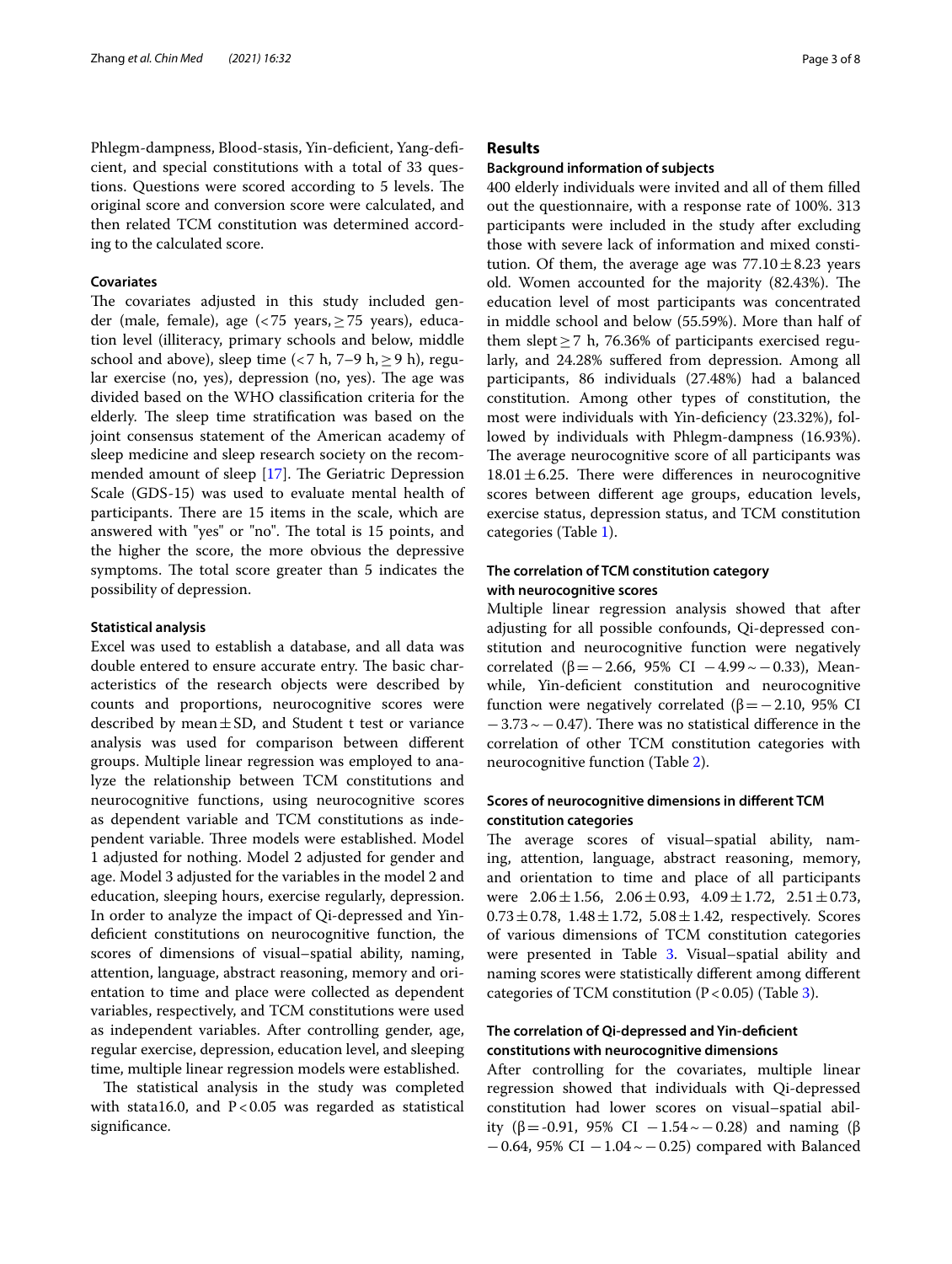|                           | N(%         | Neurocognitive scores <sup>#</sup> |
|---------------------------|-------------|------------------------------------|
| Gender                    |             |                                    |
| Male                      | 55 (17.57)  | $18.42 \pm 6.21$                   |
| Female                    | 258 (82.43) | $17.93 \pm 6.27$                   |
| Age                       |             |                                    |
| $\leq 75$                 | 126 (40.26) | $20.44 \pm 4.98$ **                |
| > 75                      | 187 (59.74) | $16.37 \pm 6.49$                   |
| Education                 |             |                                    |
| Illiteracy                | 77 (24.60)  | $12.70 \pm 5.36***$                |
| Primary schools and below | 174 (55.59) | $19.04 \pm 5.57$                   |
| Middle school and above   | 62 (19.81)  | $21.73 \pm 4.85$                   |
| Sleeping hours            |             |                                    |
| $\lt$ 7                   | 74 (23.64)  | $18.65 \pm 5.77$                   |
| $7 - 9$                   | 139 (44.41) | 19.17 ± 6.00                       |
| $\geq 9$                  | 100 (31.95) | $15.94 \pm 6.48$                   |
| Exercise regularly        |             |                                    |
| No                        | 74 (23.64)  | $16.72 \pm 7.03*$                  |
| Yes                       | 239 (76.36) | $18.41 \pm 5.95$                   |
| Depression                |             |                                    |
| No                        | 237 (75.72) | $18.52 \pm 6.12$                   |
| Yes                       | 76 (24.28)  | $16.42 \pm 6.42*$                  |
| <b>TCM</b> constitutions  |             |                                    |
| Balance                   | 86 (27.48)  | 19.90 ± 5.98*                      |
| Qi-deficiency             | 17(5.43)    | $17.94 \pm 6.75$                   |
| Qi-depression             | 28 (8.95)   | $15.36 \pm 6.74$                   |
| Dampness-heat             | 2(0.64)     | 15.00 ± 9.90                       |
| Special constitution      | 7(2.24)     | $18.43 \pm 6.85$                   |
| Phlegm-dampness           | 53 (16.93)  | $18.21 \pm 5.83$                   |
| Blood-stasis              | 12(3.83)    | $17.75 \pm 6.20$                   |
| Yin-deficiency            | 73 (23.32)  | $16.77 \pm 6.09$                   |
| Yang-deficiency           | 35 (11.18)  | $18.03 \pm 6.24$                   |
|                           |             |                                    |

<span id="page-3-0"></span>

|  |                              |  | Table 1 Sociodemographic characteristics and neurocognitive |
|--|------------------------------|--|-------------------------------------------------------------|
|  | scores of the study subjects |  |                                                             |

 $P < 0.05$  \*\* $P < 0.01$ 

# Reported as  $\bar{x}$ ±SD

constitution, and individuals with Yin-deficient constitution had lower scores on visual–spatial ability ( $β = 0.53$ , 95% CI  $-0.97 \sim -0.08$ ) (Table [4\)](#page-4-1).

## **Discussion**

With the increase of age, brain volume of the elderly begins to shrink, so neurocognitive functions are gradually deteriorated. Neurocognitive impairment is an important clinical feature in the early stage of dementia [[18\]](#page-6-12). An older person with neurocognitive impairment will not only reduce his healthy life expectancy, but also have a signifcant impact on mental health and quality of life of his family caregivers  $[19]$  $[19]$ . Therefore, by exploring relevant factors that afect neurocognitive function, it is possible to detect neurocognitive impairment early and fnd efective interventions to improve the quality of life of the elderly.

Scholars have been trying to observe human health from a holistic and dynamic perspective, interpreting individual diferences through the classifcation of physical ftness, and trying to defne and classify the laws between individual diferences and diseases from diferent perspectives to guide disease prevention and clinical practice [[11](#page-6-7), [20–](#page-6-15)[23](#page-7-0)]. Wang Qi's nine types of TCM constitution has been widely applied in Chinese medicine and considered the reference standard for constitutional researchers. From the perspective of TCM constitution theory, balanced constitution represents the overall state of health, and people with biased constitution are prone to certain diseases  $[24]$  $[24]$ . With the deficiency of Yin, Yang, Qi and blood of the elderly, the physiological functions are declining [[25\]](#page-7-2). Geriatric diseases are gradually increasing, and there are relatively fewer balanced constitutions and more biased constitutions. Therefore, this study enlightened to establish comprehensive individualized health model and contributed to precision medicine.

<span id="page-3-1"></span>**Table 2** The correlation of TCM constitution categories with neurocognitive scores

| Category of TCM constitution | Model 1                            |       | Model 2                            |         | Model 3                            |       |
|------------------------------|------------------------------------|-------|------------------------------------|---------|------------------------------------|-------|
|                              | $\beta$ (95%CI)                    | P     | $\beta$ (95%CI)                    | P       | $\beta$ (95%CI)                    | P     |
| Qi-deficiency                | $-1.95$ ( $-5.17 \sim 1.27$ )      | 0.233 | $-1.18$ ( $-4.26 \sim 1.89$ )      | 0.450   | $-1.10(-3.78 \sim 1.58)$           | 0.421 |
| Qi-depression                | $-4.54$ ( $-7.18$ $\sim$ $-1.90$ ) | 0.001 | $-4.26$ ( $-6.77 \sim -1.75$ )     | < 0.001 | $-2.66$ ( $-4.99$ $\sim$ $-0.33$ ) | 0.025 |
| Dampness-heat                | $-4.90$ ( $-13.57 \sim 3.78$ )     | 0.268 | $-2.79(-11.09 - 5.50)$             | 0.508   | $-2.37(-9.63 \sim 4.89)$           | 0.520 |
| Special constitution         | $-1.47(-6.24 \sim 3.30)$           | 0.545 | $-1.74(-6.28 \sim 2.80)$           | 0.452   | $-2.21(-6.21 \approx 1.78)$        | 0.276 |
| Phlegm-dampness              | $-1.69$ ( $-3.81$ $\sim$ 0.43)     | 0.118 | $-1.08$ ( $-3.10$ $\sim$ 0.95)     | 0.296   | $-0.67$ ( $-2.44$ $\sim$ 1.10)     | 0.458 |
| Blood-stasis                 | $-2.15$ ( $-5.88 \sim 1.59$ )      | 0.260 | $-1.70$ ( $-5.29$ $\sim$ 1.88)     | 0.350   | $-2.45(-5.59-0.70)$                | 0.127 |
| Yin-deficiency               | $-3.13(-5.06 \sim -1.20)$          | 0.002 | $-2.66$ ( $-4.51$ $\sim$ $-0.82$ ) | 0.005   | $-2.10(-3.73 \sim -0.47)$          | 0.012 |
| Yang-deficiency              | $-1.87(-4.30 \sim 0.57)$           | 0.132 | $-1.17$ ( $-3.51$ $\sim$ 1.17)     | 0.327   | $-0.62$ ( $-2.66$ $\sim$ 1.42)     | 0.552 |

Model 1 adjusted for nothing. Model 2 adjusted for gender and age. Model 3 adjusted for the variables in Model 2 and education, sleeping hours, exercise regularly, depression. The reference group was balanced constitution. The variance infation (VIF) of each variable in Model 3 ranged from 1.04 to 1.73, and the mean VIF was 1.33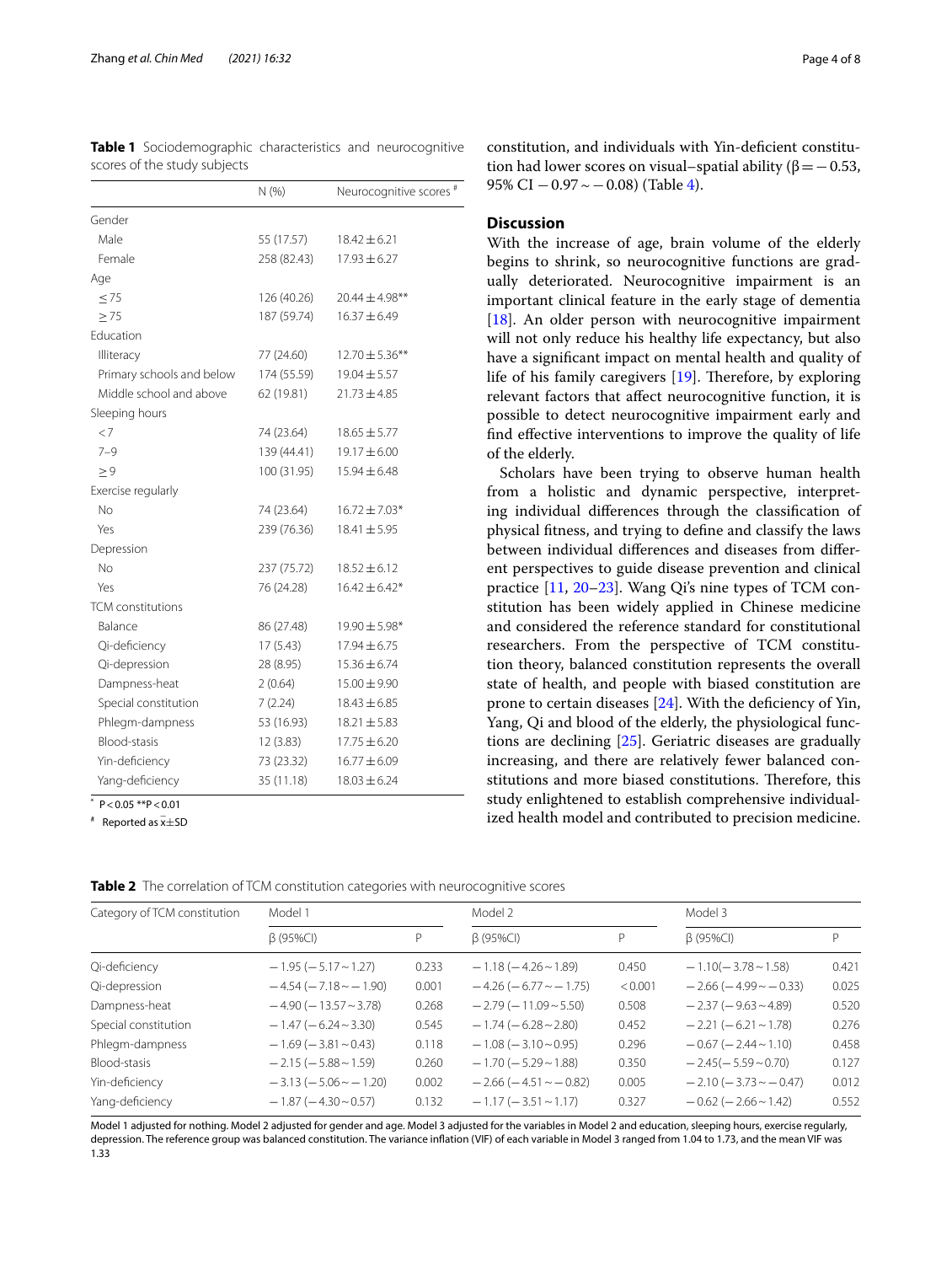| Category of TCM constitution | Visual-spatial ability | Naming          | Attention       | Language      | Abstract reasoning | Memory          | Orientation<br>to time and<br>place |
|------------------------------|------------------------|-----------------|-----------------|---------------|--------------------|-----------------|-------------------------------------|
| Balance                      | $2.50 \pm 1.55*$       | $2.27 + 0.86*$  | $4.59 + 1.47$   | $2.64 + 0.65$ | $0.85 + 0.80$      | $1.77 \pm 1.85$ | $5.28 + 1.37$                       |
| Qi-deficiency                | $2.18 \pm 1.78$        | $2.24 \pm 0.83$ | $4.00 \pm 1.94$ | $7.47 + 0.72$ | $0.76 \pm 0.75$    | $1.12 \pm 1.32$ | $5.18 \pm 1.55$                     |
| Qi-depression                | $1.29 + 1.46$          | $1.50 \pm 1.17$ | $3.57 + 1.83$   | $2.39 + 0.57$ | $0.61 \pm 0.79$    | $1.21 \pm 1.62$ | $4.79 + 1.71$                       |
| Dampness-heat                | $.50 + 2.12$           | $2.50 + 0.71$   | $3.00 + 2.83$   | $2.50 + 0.71$ | $0+0$              | $1.50 + 2.12$   | $4.00 + 2.83$                       |
| Special constitution         | $7.29 + 1.80$          | $2.29 + 0.76$   | $4.14 + 2.34$   | $7.43 + 0.79$ | $0.86 + 0.9$       | $.43 + 1.40$    | $5.00 \pm 1.00$                     |
| Phlegm-dampness              | $2.11 \pm 1.25$        | $2.21 \pm 0.84$ | $3.89 + 1.91$   | $2.47 + 0.85$ | $0.70 \pm 0.80$    | $1.60 + 1.75$   | $5.23 \pm 1.28$                     |
| Blood-stasis                 | $7.47 + 1.73$          | $2.00 + 0.60$   | $4.33 + 1.87$   | $2.33 + 0.98$ | $0.33 + 0.78$      | $1.33 + 1.61$   | $5.00 \pm 1.04$                     |
| Yin-deficiency               | $.79 + 1.63$           | $1.93 + 0.90$   | $3.90 \pm 1.63$ | $2.41 + 0.80$ | $0.73 + 0.73$      | $1.16 \pm 1.65$ | $4.84 \pm 1.45$                     |
| Yang-deficiency              | $1.89 \pm 1.51$        | $1.94 \pm 1.08$ | $3.94 \pm 1.66$ | $2.69 + 0.53$ | $0.71 \pm 0.83$    | $1.69 \pm 1.79$ | $5.17 \pm 1.50$                     |

<span id="page-4-0"></span>**Table 3** Scores of neurocognitive dimensions in different categories of TCM constitution

 $*$  P < 0.05

<span id="page-4-1"></span>**Table 4** The correlation of Qi-depressed and Yin-defcient constitutions with neurocognitive dimensions

|                               | Qi-depression                      |       | Yin-deficiency                     |       |  |
|-------------------------------|------------------------------------|-------|------------------------------------|-------|--|
|                               | $B(95\%CI)$                        | P     | $\beta$ (95%CI)                    | D     |  |
| Visual-spatial ability        | $-0.91(-1.54 \sim -0.28)$          | 0.005 | $-0.53$ ( $-0.97$ $\sim$ $-0.08$ ) | 0.020 |  |
| Naming                        | $-0.64$ ( $-1.04$ $\sim$ $-0.25$ ) | 0.001 | $-0.24(-0.52\sim 0.03)$            | 0.086 |  |
| Attention                     | $-0.55$ ( $-1.22$ $\sim$ 0.11)     | 0.103 | $-0.39(-0.85 \sim 0.08)$           | 0.102 |  |
| Language                      | $-0.07$ ( $-0.37$ $\sim$ 0.24)     | 0.657 | $-0.16$ ( $-0.37$ $\sim$ 0.06)     | 0.150 |  |
| Abstract reasoning            | $-0.17(-0.52\sim0.18)$             | 0.332 | $-0.08$ ( $-0.32$ $\sim$ 0.17)     | 0.528 |  |
| Memory                        | $-0.21(-0.96 \sim 0.54)$           | 0.580 | $-0.48$ ( $-1.00$ $\sim$ 0.05)     | 0.074 |  |
| Orientation to time and place | $-0.11(-0.70-0.49)$                | 0.727 | $-0.23$ ( $-0.65 \sim 0.18$ )      | 0.269 |  |

Age, education, exercise regularly, depression, sleeping hours were adjusted in the models

The correlation between TCM constitutions and neurocognitive function is currently unclear. Yin of the elderly in five zang-organs has been deficient physiologically fowed by ageing, especially kidney Yin. Kidney, being innate foundation, is responsible for storing essence, and essence is predominant origin of brain marrow governing higher nervous activity. To put it simply, deficiency of Yin is lack of tangible substances such as blood, essence and body fuid, which leads to relative prosperity of Yang on the opposite side [[26,](#page-7-3) [27](#page-7-4)]. Due to the decline of Yin essence in kidney, the constitution of the elderly is also biased towards Yin deficiency. This study found that Yin deficient constitution was negatively correlated to neurocognitive scores (β = −2.10, 95% CI − 3.73  $\sim$  − 0.47). This is consistent with Zhang YP's survey conducted among residents over 50 years of age in Jinan City  $[16]$  $[16]$  $[16]$ and Liu ZZ's study conducted in Fuzhou City [\[28](#page-7-5)], and inconsistent with the fndings of Sun et al. [[15\]](#page-6-16) and Zeng et al. [\[14](#page-6-17)]. It can be explained that the formation of biased TCM constitution is perhaps infuenced by complicated factors, e.g., education, genetic, acquired living habits and different pathological states so on. Therefore, the study of correlation of biased TCM constitutions with NCDs should focus on population in specifc region, which tries to ensure the consistency of intervened factors. Additionally, our research further demonstrated the main correlation between Yin defcient constitution and visual–spatial ability (β = −0.53, 95% CI −0.97  $\sim$  −0.08) in NCDs. These results suggest that syndrome differentiation and treatment of TCM should invigorate kidney Yin, which contributes to complementing brain marrow and nourishing the mind against NCDs in Macau elderly individuals.

Consistent with the survey conducted among the elderly in Fuzhou  $[28]$  $[28]$ , our study also found that Qidepressed constitution was negatively correlated with neurocognitive function ( $(\beta = -2.66, 95\%$  CI −4.99~−0.33), compared with balanced constitution. According to the theory of TCM visceral manifestation in the "Huang Di Nei Jing"[[29](#page-7-6)], liver governs free flow of Qi and design of strategy, which exerts central actions on regulating emotion and mental activity. If the elderly have depressed emotion, which causes liver Qi stagnation, they will lose their judged ability for identifying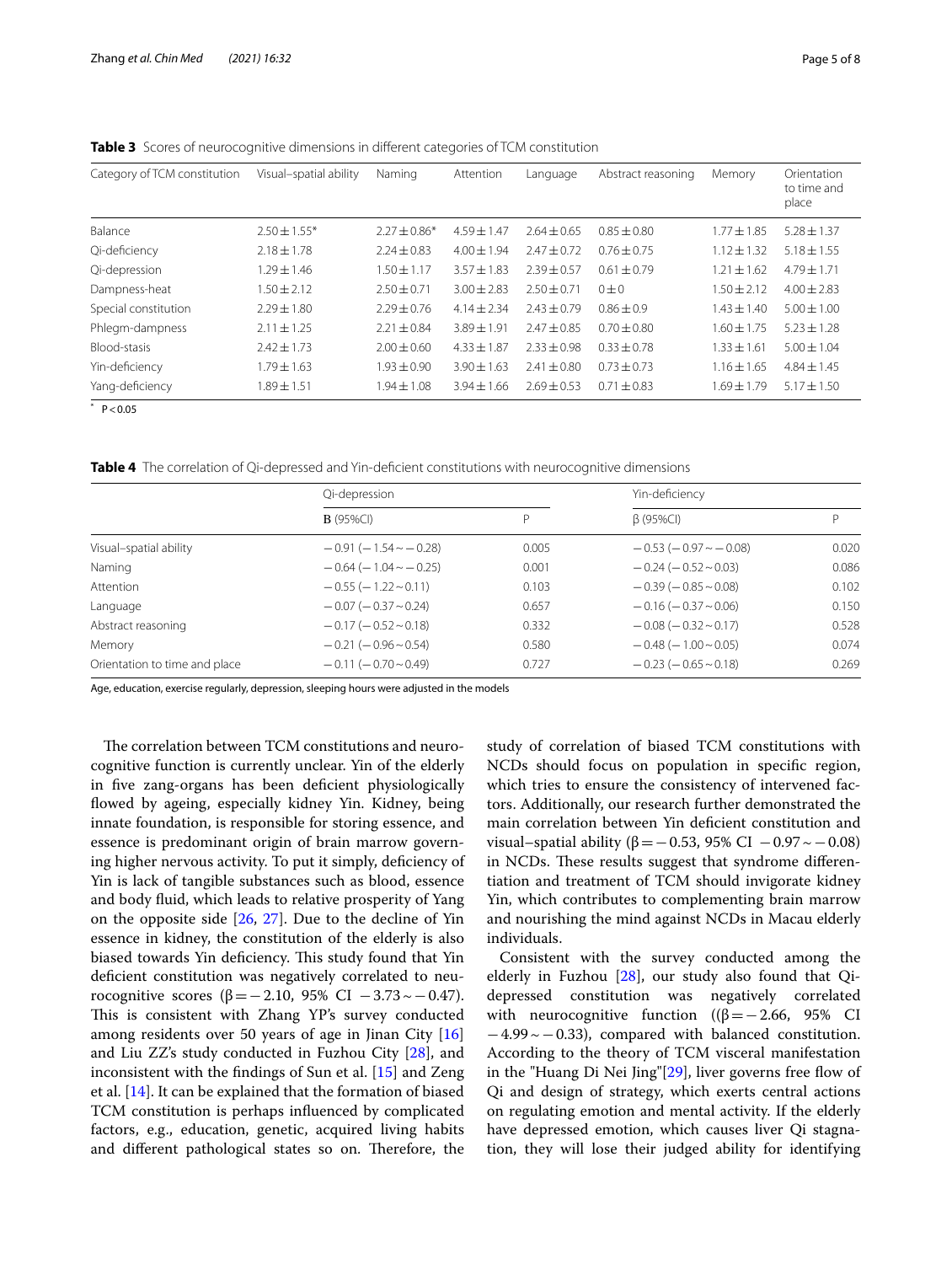exogenous objects, and their comprehension and memory will decline. If the status lasts long time, liver Qi will be weaken, defciency of Qi does not hide the will, and is prone to NCDs due to lack of energy and forgetfulness [[29\]](#page-7-6). This study also found that Qi-depressed constitution had close relation with the dimensions of visual–spatial ability ( $β = -0.91$ , 95% CI  $-1.54 \sim -0.28$ ) and naming (β=−0.64, 95% CI −1.04~−0.25), suggesting liver Qi depression played predominant role in the pathogenesis of NCDs. Therefore, syndrome differentiation and treatment of TCM should focus on soothe liver and relieve depression for intervening NCDs in Macau.

To our knowledge, this is the frst study on the correlation between TCM constitutions and neurocognitive functions in elderly Macau individuals (Fig. [1\)](#page-5-0). Although a series of important research have been made in the felds of neuropathology, molecular genetics and other related NCDs in recent years, there is still no cure for NCDs, and only symptomatic treatment is administered for improvement of some symptoms  $[30, 31]$  $[30, 31]$  $[30, 31]$  $[30, 31]$ . Therefore, early diagnosis and intervention are extremely important. The purpose of our survey is to assess the correlation between TCM constitutions and neurocognitive function in the elderly of Macau. At the same time, it explains the risk of neurocognitive impairment from the perspective of unique TCM constitution and provides a basis for prevention and treatment of neurocognitive impairment. Our study helps policy makers to realize that TCM constitutions afect the susceptibility and symptomatic tendency of diseases and provides new ideas for prevention and treatment of neurocognitive impairment based

on the characteristics of Yin-defcient and Qi-depressed constitutions.

There are some limitations in this study. Based on a cross-sectional study on the relationship between TCM constitutions and neurocognitive functions, it cannot determine the direction of the relationship between TCM constitutions and neurocognitive functions. It is only a preliminary exploration of the correlation between TCM constitution and cognitive function in the elderly in Macao, so it should be interpreted with cautiously in clinical practice. Well-designed prospective experiments were further required to verify the relationship. Although the study considers the efects of gender, age, education level, sleep time, regular exercise, and depression, it cannot consider all variables related to cognition of the elderly in Macau. Furthermore, compared with the elderly in the community from other places, they may have higher health awareness and social support, so their neurocognitive function scores may be better, which afects the extrapolation of research conclusions. Follow-up research should reasonably increase the sample content and conduct multi-center and large sample surveys to provide reliable evidence for the basic research of TCM syndrome epidemiology.

# **Conclusion**

Our results demonstrate that there is the signifcant correlation between Qi-depressed and Yin-defcient constitutions and neurocognitive functions among elderly individuals in Macau, suggesting characteristics of TCM constitution might infuence pathophysiology of NCDs,

<span id="page-5-0"></span>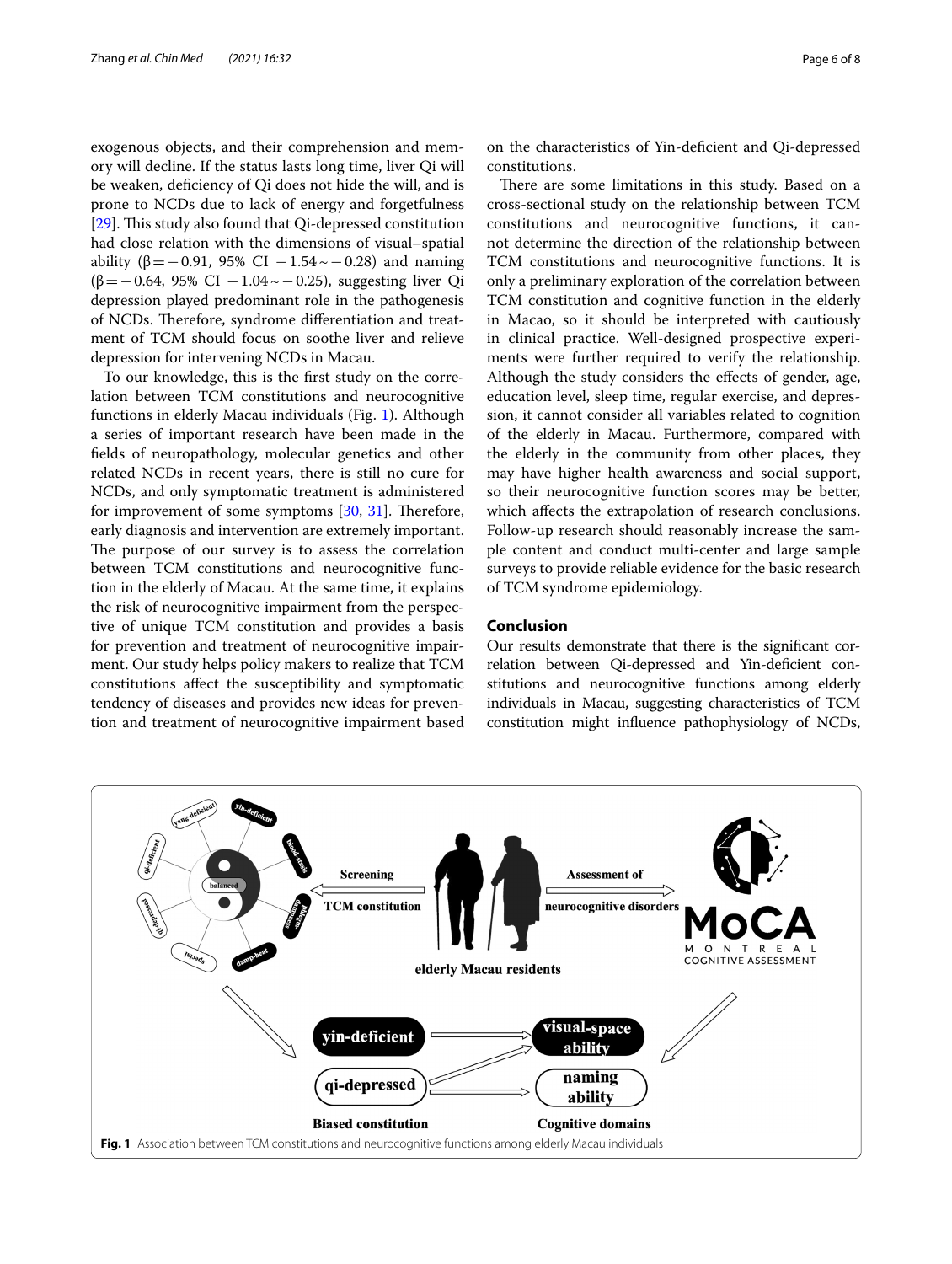especially Qi-depressed constitution having close relationship with the dimensions of visual–spatial ability and naming, and Yin-defcient constitution mainly afecting visual space dimension. Therefore, targeting the two TCM constitutions, interventions performed as early as possible is benefcial for prevention and attenuation of NCDs pathological progress in elderly Macau individuals.

#### **Abbreviations**

TCM constitution: Traditional Chinese medicine constitution; NCDs: Neurocognitive disorders; HK-MoCA: The Hong Kong version of Montreal Cognitive Assessment; GDS-15: The Geriatric Depression Scale.

#### **Acknowledgements**

We would like to thank all participants in the study, all the staffs for coordinating the work and all investigators for data collection.

#### **Authors' contributions**

ZZ and CY collected the data, conducted the data analysis, and prepared the manuscript. BY and ZY conceived of the study, participated in the design of the study, and review the manuscript, KX and YX helped to daft the manuscript. WJ provided the standard of TCM constitutions for the elderly. All authors had read and approved the fnal manuscript.

#### **Funding**

This study was supported by two research funds (MYRG106 (Y1-L3)-ICMS13- BY and MYRG2015–00190-ICMS-QRCM) of BY from University of Macau, and the Science and Technology Development Fund of Macau fund (FDCT no. 0106/2019/A2) of ZY. The funding bodies had no role in the study design, data collection and analysis, or the writing of the manuscript. We would like to thank all the participants in this study, especially the healthcare centers for the elderly and health administrative departments for their support to data collection.

#### **Availability of data and materials**

The data used and/or analyzed during the study are available from the corresponding author on reasonable request.

#### **Declarations**

#### **Ethics approval and consent to participate**

Written informed consent was obtained from all participants prior to questionnaire administration.

#### **Consent for publication**

All the authors listed have read the manuscript and approved for the submission. All authors have contributed to and agreed with the content of the manuscript.

#### **Competing interests**

The authors declare that they have no competing interests.

#### **Author details**

<sup>1</sup> State Key Laboratory of Quality Research in Chinese Medicine, Institute of Chinese Medical Sciences, University of Macau, Taipa, Macao, China. <sup>2</sup> Faculty of Chinese Medicine, Macau University of Science and Technology, Macao, China. 3 Kiang Wu Nursing College of Macau, Macao, China. 4 Traditional Chinese Medicine Constitution Research Center, Beijing University of Chinese Medicine, Beijing, China.

Received: 23 December 2020 Accepted: 3 April 2021 Published online: 13 April 2021

#### **References**

- <span id="page-6-0"></span>1. Deng Y, Zhao S, Cheng G, Yang J, Li B, Xu K, Xiao P, Li W, Rong S. The prevalence of mild cognitive impairment among Chinese people: a meta-analysis. Neuroepidemiology 2021:1–13.
- <span id="page-6-1"></span>2. Zueva AS, Khrolenko TS. Population ageing: demographic security threat or silver industry development potential. J Public Admin. 2019;6(3):234–42.
- <span id="page-6-2"></span>3. Nasreddine ZS, Phillips NA, Bédirian V, Charbonneau S, Whitehead V, Collin I, Cummings JL, Chertkow H. The Montreal Cognitive Assessment, MoCA: a brief screening tool for mild cognitive impairment. J Am Geriatr Soc. 2005;53(4):695–9.
- <span id="page-6-3"></span>4. Wong A, Xiong YY, Kwan PW, Chan AY, Lam WW, Wang K, Chu WC, Nyenhuis DL, Nasreddine Z, Wong LK, et al. The validity, reliability and clinical utility of the Hong Kong Montreal Cognitive Assessment (HK-MoCA) in patients with cerebral small vessel disease. Dement Geriatr Cogn Disord. 2009;28(1):81–7.
- 5. Pan IMY, Lau MS, Mak SC, Hariman KW, Hon SKH, Ching WK, Cheng KM, Chan CF. Staging of dementia severity with the Hong Kong version of the montreal cognitive assessment (HK-MoCA)'s. Alzheimer Dis Assoc Disord. 2020;34(4):333–8.
- Yeung PY, Wong LL, Chan CC, Leung JL, Yung CY. A validation study of the Hong Kong version of Montreal Cognitive Assessment (HK-MoCA) in Chinese older adults in Hong Kong. Hong Kong Med J. 2014;20(6):504–10.
- <span id="page-6-4"></span>7. Shea YF, Lee MC, Mok MM, Lam MF, Chu LW, Chan FH, Chan TM. Self-care peritoneal dialysis patients with cognitive impairment have a higher risk of peritonitis in the second year. Peritoneal Dial Int. 2019;39(1):51–8.
- <span id="page-6-5"></span>8. Bai F, Tan Y, Miao M, Zhai W, Wang Q, Liu L. Correlation of propagated sensation along meridian and TCM constitution. Chin Acupunct Moxibust. 2016;36(10):1057–62.
- <span id="page-6-8"></span>9. Sang XX, Wang ZX, Liu SY, Wang RL. Relationship Between Traditional Chinese Medicine(TCM)Constitution and TCM syndrome in the diagnosis and treatment of chronic diseases. Chin Med Sci J. 2018;33(2):114–9.
- <span id="page-6-6"></span>10. You H, Zhang T, Feng W, Gai Y. Association of TCM body constitution with insulin resistance and risk of diabetes in impaired glucose regulation patients. BMC Complement Altern Med. 2017;17(1):459.
- <span id="page-6-7"></span>11. Li L, Yao H, Wang J, Li Y, Wang Q. The role of Chinese medicine in health maintenance and disease prevention: application of constitution theory. Am J Chin Med. 2019;47(3):495–506.
- <span id="page-6-9"></span>12. Jiang QY, Li J, Zheng L, Wang GH, Wang J. Constitution of traditional Chinese medicine and related factors in women of childbearing age. J Chin Med Assoc. 2018;81(4):358–65.
- <span id="page-6-10"></span>13. Wang Q, Bai M, Yang Y, Liang X, Sun P, Han J, Fan T, Yuan CJJ. Application of TCM constitution in lifetime health maintenance. J Tradit Chin Med Sci. 2018;5(1):6–15.
- <span id="page-6-17"></span>14. Zeng C, Zhang W, Zhang E, Deng J, Lin M, Zhong M, Li J. Characteristics of TCM constitution in patients with mild cognitive impairment. Acad J Guangzhou Med Univ. 2017;45(03):31–4.
- <span id="page-6-16"></span>15. Sun W, Zhang Q, Yang J, Xu J, Lin X, Wei J, Wang R, Zhang X. Investigation and analysis of the distribution of TCM Constitution in patients with mild cognitive impairment. J Xinjiang Med Univ. 2018;41(04):502–9.
- <span id="page-6-11"></span>16. Zhang Y, Wang X, Fu Q, Hu H, Wang X. Epidemiological study on TCM syndromes of mild cognitive impairment. J Beijing Univ Tradit Chin Med. 2007;10:709–12.
- <span id="page-6-13"></span>17. Watson NF, Badr MS, Belenky G, Bliwise DL, Buxton OM, Buysse D, Dinges DF, Gangwisch J, Grandner MA, Kushida C, et al. Joint Consensus Statement of the American Academy of sleep medicine and sleep research society on the recommended amount of sleep for a healthy adult: methodology and discussion. J Clin Sleep Med. 2015;11(8):931–52.
- <span id="page-6-12"></span>18. Tuokko H, Frerichs R, Graham J, Rockwood K, Kristjansson B, Fisk J, Bergman H, Kozma A, McDowell I. Five-year follow-up of cognitive impairment with no dementia. Arch Neurol. 2003;60(4):577–82.
- <span id="page-6-14"></span>19. Zhan HJ. Social-economic context of parent care: explaining Chinese caregivers' psychological and emotional well-being. J Gerontol Soc Work. 2005;45(4):83–100.
- <span id="page-6-15"></span>20. Yu W, Ma M, Chen X, Min J, Li L, Zheng Y, Li Y, Wang J, Wang QJT. Traditional Chinese medicine and constitutional medicine in China, Japan and Korea: a comparative study. Am J Chin Med. 2017;45(01):1–12.
- 21. Wang S, Long S, Wu WJ. Application of traditional Chinese medicines as personalized therapy in human cancers. Am J Chin Med. 2018;46(05):953–70.